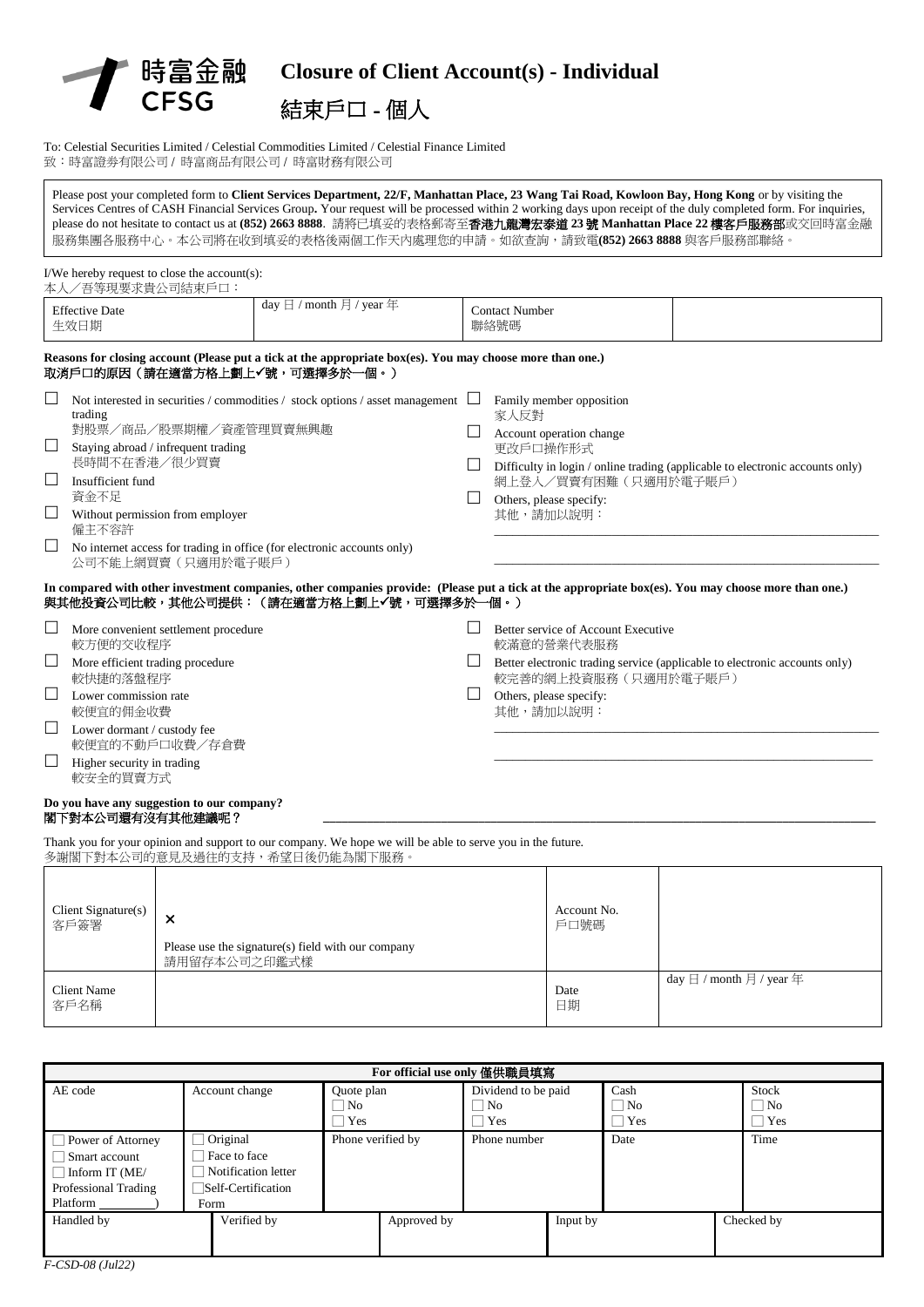致: 時富證券有限公司 / 時富商品有限公司 / 時富財務有限公司

#### 重要提示:

- 這是由帳戶持有人向時富證券有限公司 / 時富商品有限公司 / 時富財務有限公司"提供的自我證明表格,以作自動交換財務帳戶資料用 途。時富證劵有限公司 **/** 時富商品有限公司 **/** 時富財務有限公司**#**可把收集所得的資料交給稅務局,稅務局會將資料轉交到另一稅務管轄 區的稅務當局。
- 如帳戶持有人的稅務居民身分有所改變,應盡快將所有變更通知時富證券有限公司 / 時富商品有限公司 / 時富財務有限公司#。
- 除不適用或特別註明外,必須填寫這份表格所有部分。如這份表格上的空位不夠應用,可另紙填寫。在欄**/**部標有星號(**\***)的項目為時 富證劵有限公司 **/** 時富商品有限公司 **/** 時富財務有限公司**#**須向稅務局申報的資料。

## 第1部 個人帳戶持有人的身分識辨資料 (對於聯名帳戶或多人聯名帳戶,每名個人帳戶持有人須分別填寫一份表格)

#### **(1)** 帳戶持有人的姓名

|     | 稱謂(例如:先生、太太、女士、小姐)         |  |  |  |
|-----|----------------------------|--|--|--|
|     | 姓氏 *                       |  |  |  |
|     | 名字 *                       |  |  |  |
|     | 中間名                        |  |  |  |
| (2) | 身份證或護照號碼                   |  |  |  |
| (3) | 現時住址                       |  |  |  |
|     | 第1行(例如:室、樓層、大廈、街道、地區)      |  |  |  |
|     | 第2行(城市)*                   |  |  |  |
|     | 第3行(例如:省、州)                |  |  |  |
|     | 國家 *                       |  |  |  |
|     | 郵政編碼/郵遞區號碼                 |  |  |  |
| (4) | 通訊地址 (如通訊地址與現時營業地址不同,填寫此欄) |  |  |  |
|     | 第1行(例如:室、樓層、大廈、街道、地區)      |  |  |  |
|     | 第2行(城市)                    |  |  |  |
|     | 第3行(例如:省、州)                |  |  |  |
|     | 國家                         |  |  |  |
|     | 郵政編碼/郵遞區號碼                 |  |  |  |
| (5) | 出生日期 * (日/月/年)             |  |  |  |
| (6) | 出生地點                       |  |  |  |
|     | 鎮/城市                       |  |  |  |
|     | 省/州                        |  |  |  |
|     | 國家                         |  |  |  |